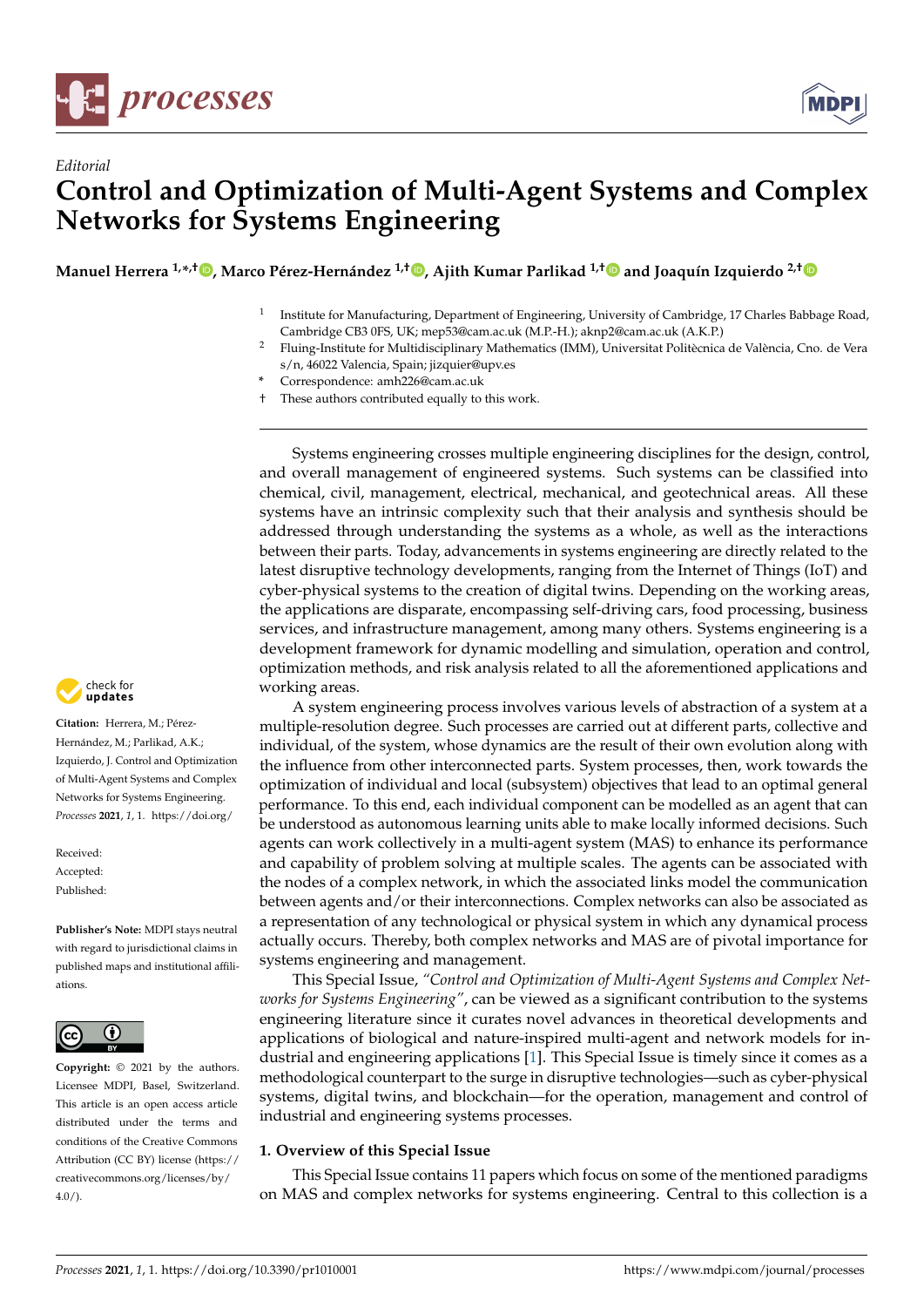literature review on multi-agent systems and complex networks for engineering systems and processes [\[1\]](#page-3-0). The review introduces explanations and links to key bibliographic elements, as well as provides a critical view of state-of-the-art methods and technologies for the ongoing and future work in the area. This review presents theoretical aspects comprehensibly and in a well-structured manner, presenting several applications as an illustration of the usefulness of the contents.

The work of Meirelles et al. [\[2\]](#page-3-1) focuses more on a theoretical aspect of systems and optimization. Particularly, they present a novel swarm optimization procedure named "grand tour algorithm" (GTA), based on a cyclist peloton (similar in some respects to other swarms such as birds flying in formation). This paper shows how GTA exhibits a fairly good performance in terms of consistency and speed for the benchmarking of standard problems when evaluating optimization algorithms. GTA also showed an excellent scalability, being able to handle benchmarking problems of up to 20,000 variables.

The rest of the papers of this Special Issue can be classified into three key areas: (i) infrastructure management  $[3,4]$  $[3,4]$ ; (ii) manufacturing and industrial processes  $[5-8]$  $[5-8]$ ; and (iii) energy production processes [\[9](#page-3-6)[–11\]](#page-3-7).

### *1.1. Infrastructure Management*

Two papers of this Special Issue revolve around infrastructure management, addressing challenges such as optimal vehicle routing and supply chain management. Kovaks et al. [\[3\]](#page-3-2) present a tool for vehicle routing algorithms, named the "fitness landscape". Said tool aims to analyse the search parameters for relevant NP-hard algorithms such as the vehicle routing, having applications in logistics processes and other road infrastructure challenges. The way in which the fitness landscape works is by searching the parameter space and tuning the parameters in an efficient and computationally optimal manner. The results, tested in the vehicle routing problem, showed that the fitness landscape benefits the algorithm performance when it is compared to other algorithms used for similar purposes.

Mzougi et al. [\[4\]](#page-3-3) examined supply chain risks related to the automotive industry. The analyses are complemented by an innovative procedure for computing the risk priority number within a failure mode, effects and criticality analysis framework. The proposal has the additional benefit of using fuzzy numbers to better model the uncertainty associated with the problem.

#### *1.2. Manufacturing and Industrial Processes*

Four papers refer to the classification of manufacturing and industrial processes. Qian et al. [\[5\]](#page-3-4) investigated a hybrid refrigeration system, with alternating and continuous currents, for food-handling purposes. Particularly, the authors explored the case study of oyster refrigeration. An important advantage of this proposal is that the refrigeration system was able to use both solar power and electricity to run, which could represent a sustainable solution when working on a larger scale.

The main aim of the paper by Abed et al. [\[6\]](#page-3-8) is to reduce failures in manufacturing processes by analysing the production of associated waste. The analyses are conducted through the adoption of IoT technologies coupled with deep learning methods. This paper showed the results of a case study in painting bathtub backs (spraying sector). This manufacturing process presents defects (bubbles) due to alterations in the liquid paint mixture on a product surface during the aspiration process. The results are a significant improvement with respect to the reliability and control of the process, as well as with respect to the quality of the final product.

Bashir et al.'s [\[7\]](#page-3-9) work focused on Petri net models for a global supervisory structure design, aiming to reduce the costs and complexities of manufacturing processes. This paper proposes two algorithms. The first is based on the concept of decentralized control for flexible manufacturing systems. This procedure uses a Petri net model to work by control zones. The second uses a centralised controller to supervise the system that may be decomposed at the zone levels computed by the first algorithm. The advantages of such a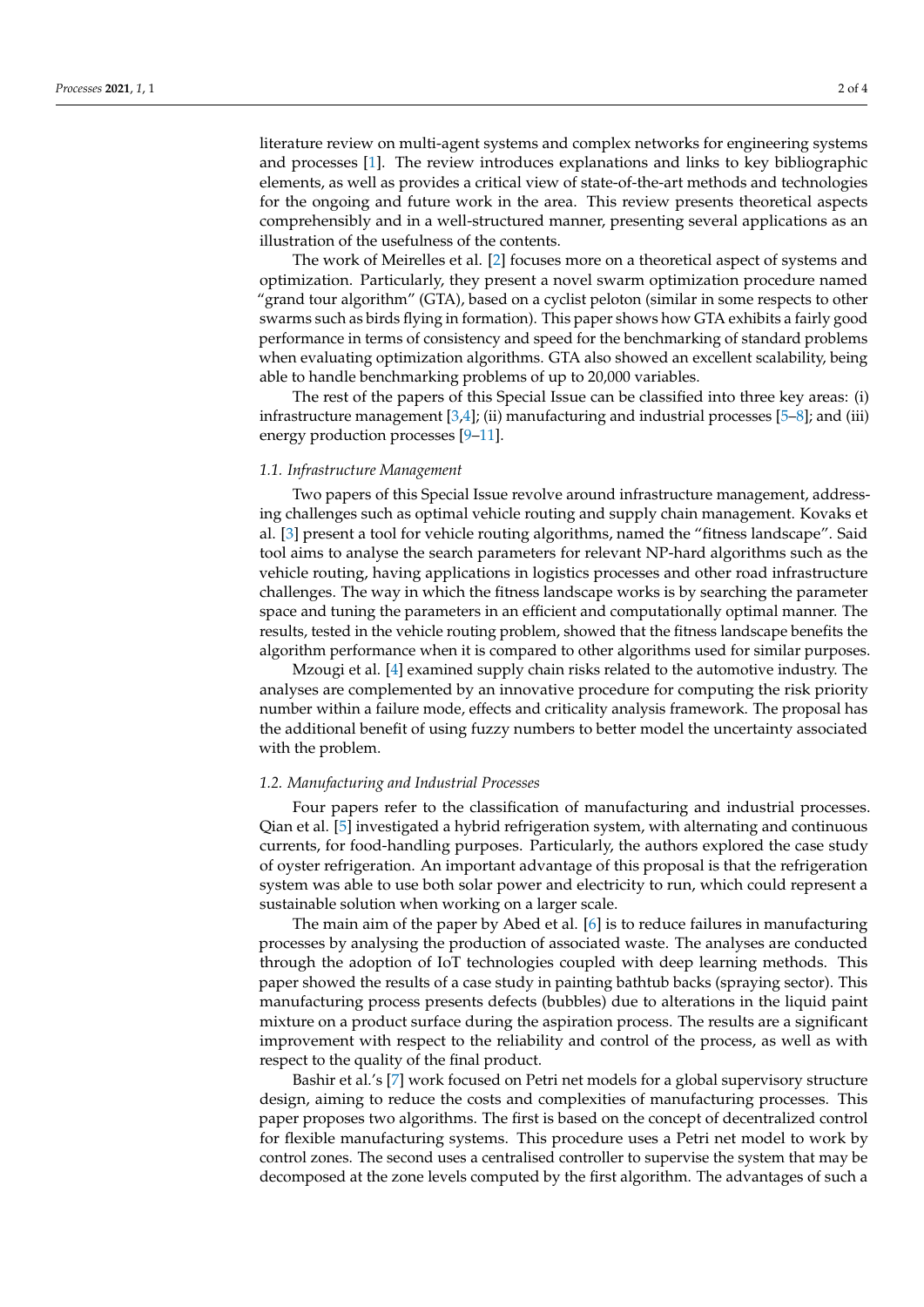combination of algorithms were tested through two instances of flexible manufacturing designs. The advantages are the ability to decompose a suitable problem into subproblems (scalability), adequate computational complexity for the centralised controller, and the possibility of finding a minimum number of decentralised controllers for an optimal system performance.

Chen et al. [\[8\]](#page-3-5) explored direct chill casting technology to produce aluminium alloys. They proposed a solution algorithm based on a transient study of grain structure and macrosegregation with a cellular automaton and finite element model. After a detailed description and numerical validation of the model, this paper presents results on temperature, grain structure, fluid flow, and macro-segregation for experiments with a grain-refined billet. The impact of the casting speed, casting temperature, and flow intensity were also investigated and could be used as guidance for pursuing similar experiments in the future.

#### *1.3. Energy Production Processes*

Three papers concern energy production processes. First, Izquierdo-Pérez et al. [\[9\]](#page-3-6) investigate wind energy production. The authors developed the mathematical formulation of cost and decision functions and associated constraints to then run a particle swarm optimization (PSO) algorithm. This integrated tool aimed to minimise the average total cost of the energy of a wind farm (25 platforms and a grid connection) during a certain time span. After a sensitivity analysis over the tool parameters, the authors found that after an optimal selection of the model inputs it is possible to reach a cost reduction of over the 70% of the initial costs.

The work of Ridha et al. [\[10\]](#page-3-10) is about solar energy. Particularly, the authors proposed a multi-objective PSO algorithm and two variants, adaptive weights PSO and sigmoid function PSO, to optimise the sizing of the stand-alone photovoltaic (PV) systems. The associated costs were related to the loss of load probability, life cycle cost, and levelised cost of energy. The presented results are for the case study of Kuala Lumpur, Malaysia, showing a better performance associated with the sigmoid function variant of PSO. In another work, Ridha et al. [\[11\]](#page-3-7) optimally sized a PV system considering technological and economical objectives. The innovative, hybrid optimization procedure starts with an estimation of the initial values for a number of PV modules and battery capacity. This initial solution evolves to an optimal configuration in an iterative procedure, generating a set of optimal solutions through a modified version of the Pareto front. The process ended by running a ranking algorithm, based on an analytic hierarchy process, for the final solutions. A case study of Subung Jaya, Klang Valley, Malaysia, was used to show the results on the optimal number of PV modules and battery capacity.

#### **2. Conclusions**

This Special Issue, *"Control and Optimization of Multi-Agent Systems and Complex Networks for Systems Engineering"*, presents a number of powerful techniques able to cope with the complexity associated with systems engineering processes, modelling and analysis. Agent-based models, such as bio-inspired, distributed and evolutionary algorithms, play an important role in systems engineering processes as agents are naturally able to model the dynamics of any system element or subsystem. In addition, these algorithms, by themselves, have shown their high usefulness in solving complex optimization processes using a decentralised approach. A problem approach combining complex networks with agent-based models reaches a deep understanding of engineering systems and dynamics, aiding their modelling and analysis further.

Overall, this Special Issue encompasses a collection of proposals that, considering the used methodology, can be classified as follows:

- Optimization, both classical and evolutionary;
- Swarm algorithms, variations of well-known algorithms, such as PSO, as well as other innovative procedures, such as the GTA algorithm;
- General agent-based systems;